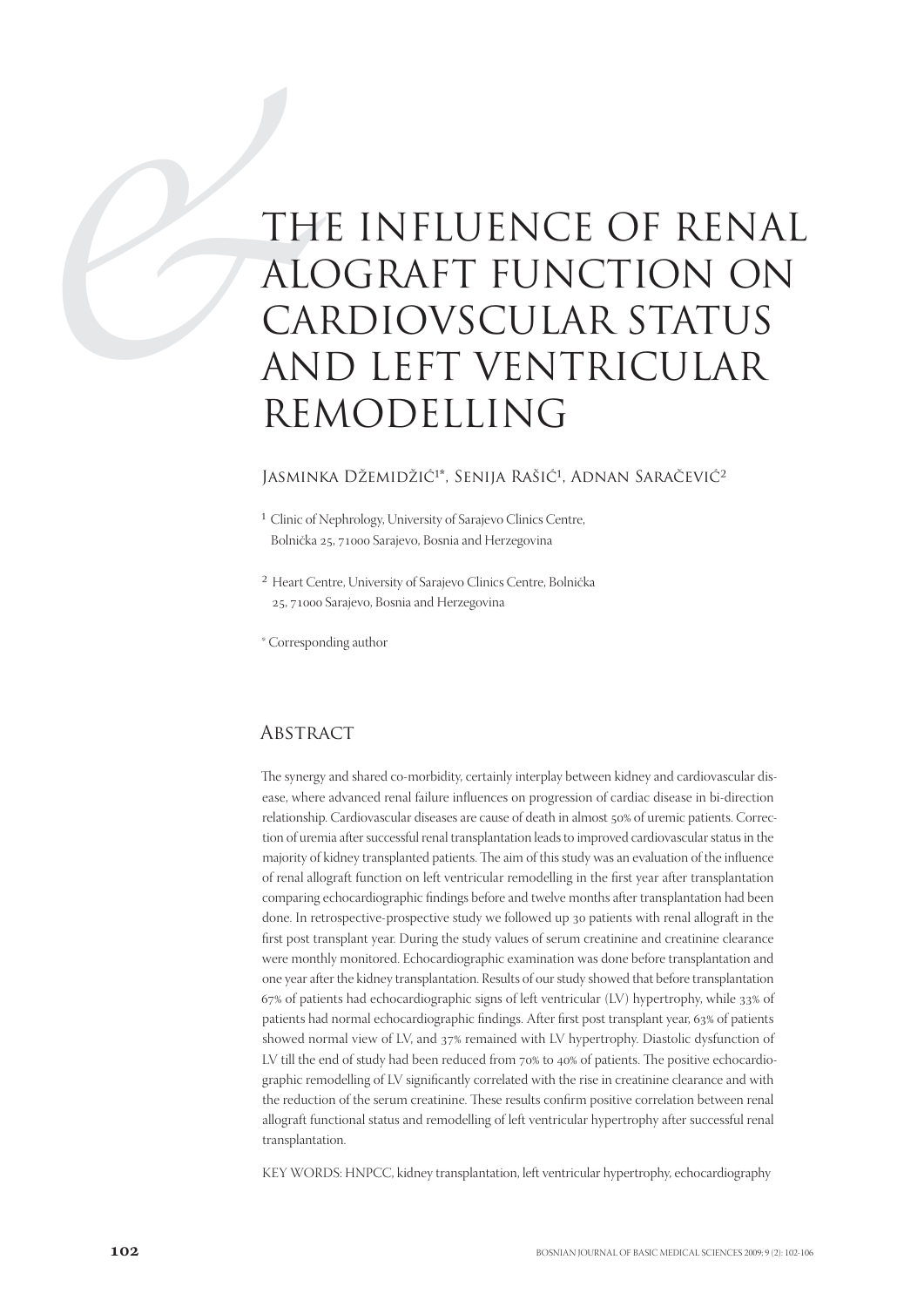## **INTRODUCTION**

Cardiovascular diseases are leading cause of morbidity and mortality in the uremic patients  $(1, 2)$ . Left ventricular hypertrophy (LVH) is a well-established marker of cardiovascular risk. The prevalence of LVH increases with progression of renal insufficiency. Left ventricular hypertrophy is frequently present among transplant patients  $(3)$ . Many traditional and non-traditional factors appear to be the stimuli for left ventricular growth in renal failure patients. In renal transplant recipients, relatively little is known about the prognostic factors which influence on causes and consequences of LVH. The high prevalence of cardiovascular disease in renal transplant recipients could be attributing to both pretransplant and posttransplant risk factors. Cardiovascular mortality in the transplant population has been linked to reduced renal function. Some recently published studies emphasize cardiovascular consequences of improved kidney function in renal transplant patients (4). We hypothesized that renal allograft function could influence on course and outcome of left ventricular hypertrophy in the first posttransplant year. The objectives of this analysis were to describe the prevalence of LVH and prognostic impact of serum creatinine and creatinine clearance levels on LVH at first year after renal transplantation. Investigation was made by the comparison of echocardiographic findings made before and twelve months after transplantation.

#### Materials and Methods

The retrospective-prospective clinical study of relationship between renal function and left ventricular remodelling in the renal transplant patients in the first year after transplantation was done at Clinic of Nephrology, University of Sarajevo Clinics Centre. Thirty patients with kidney transplant were studied /19 male with the average of age  $37.8 \pm 9.9$  years and 11 female with the average of age  $35.55 \pm 11$  years/ in the first transplant year. All evaluated patients underwent renal transplantation between 2000 and 2007 (two cadavers and 28 living related kidney transplantation). Patients with severe vascular disease and heart failure, with acute renal rejection, chronic allograft nephropathy with progressively decreased renal function in the first three posttransplant months, and patients older than 55 years were not included in the study. All patients data were collected at clinic visits and by direct patient communication. Haematological and biochemical parameters were recorded just before renal transplantation and in one month interval after kidney transplantation in the first posttransplant year, and included control of serum creatinine and creatinine clearance values. Echocardiographic examination was done prior to kidney transplantation and one year after the kidney transplantation at Clinic of Cardiology, University of Sarajevo Clinics Centre. Echocardiographic analysis was performed on M mod, two-dimension and pulse Doppler apparatus. During evaluated period all patients were without signs of fluid overload, with good control of blood pressure. Immunosuppressive drugs /cyclosporine, mycophenolate mofetil, pronisone/ were prescribed by accepted protocol during follow-up. The criterion accepted for left ventricular hypertrophy was: left ventricular mass index  $(LVMI)$  for male  $>131$ g/m2, for female LVMI >  $100$  g/m2 (5). Systolic left ventricular function was estimated by ejection function (EF), where systolic dysfunction was defined as EF<50%. Left ventricular diastolic function was observed through relationship between early and late atrial phase of rapid left ventricular filling (E/A). Left ventricular diastolic dysfunction was defined as  $E/A$  value <1,0.

#### Statistical analysis

The data were analyzed using the descriptive statistics for each parameter that was followed. Students' t-test was used to compare arithmetic means of numeric variables of each parameters, with the acceptance of statistical significance at the level p<0,05. Logistic regression was used to establish the independent relationship between left ventricular mass index on echocardiographic findings, and renal function measured by creatinine clearance.

#### **RESULTS**

In the total group of patients, on baseline echocardiography before kidney transplantation, 10 of subjects (33%) showed normal mass of left ventricle, 67% had left ventricular hypertrophy, out of which fourteen  $(47%)$  had concentric and six (20%) had eccentric hypertrophy (Figure 1).

Normal function of LV in the beginning of the study had 20% of patients, while 80% had dysfunction of left ventricle, out of which 70% had diastolic and 10% had systolic-diastolic dysfunction (Figure 2).

Ehocardiographic findings in patients first year after transplantation showed normal LV mass index in nineteen patients  $(63%)$ , among them  $79%$  were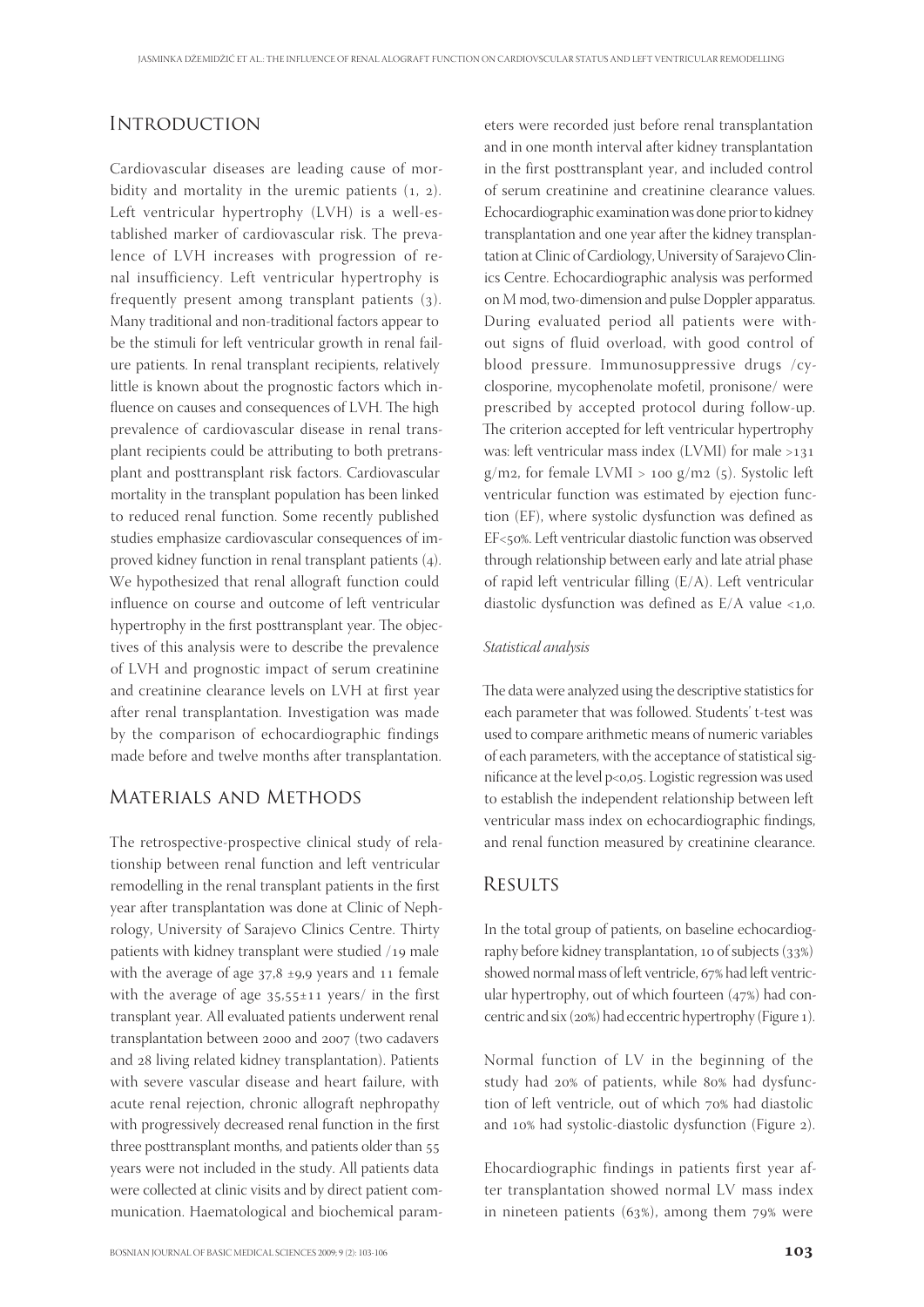

male (Figure  $_3$ ). LV hypertrophy had  $_37\%$  of patients, with dominant concentric type (90%). Among patients with LV hypertrophy, females were numerous.

All patients with normal LV mass index in the beginning of this study remained with normal LV mass index till the end of this study. From the group of patients with LV hypertrophy (20 patients), nine patients had reached normal LV mass index till the end of this study. Patients with LV hypertrophy (11 patients) had shown significantly lower LV mass index compared with the start values ( $p=0,0018$ ), which is presented in Table 1. In the same time, normal function of LV had been observed in 57% of patients, while 40% of patients were with diastolic dysfunction, and 3% of patients were with systolic-diastolic LV dysfunction.

| LV MASS INDEX $(g/m^2)$ |                                                    |                                                     |  |
|-------------------------|----------------------------------------------------|-----------------------------------------------------|--|
| <b>Statistic</b>        | LV hypertrophy<br><b>before</b><br>transplantation | LV hypertrophy<br>one year after<br>transplantation |  |
| $X \pm SD$              | $179,87 \pm 44,65$                                 | $129,44 \pm 19,16$                                  |  |
| t-value                 |                                                    | 4.18                                                |  |
| p-value                 |                                                    | 0.0018                                              |  |

TABLE 1. Left ventricular mass index in group with LVH in the beginning and in the end of the study

In the end of first year after the transplantation, the group with normal morphology of LV had higher values of creatinine clearance compared with LV hypertrophy group. The difference in mean values of creatinine clearance between the tested groups was statistically significant ( $p=0,025$ ), as it is shown in Table 2.

| <b>CREATININE CLEARANCE (ml/min)</b> |                               |                  |  |
|--------------------------------------|-------------------------------|------------------|--|
| <b>Statistic</b>                     | Normal<br>morphology<br>of IX | LV hypertrophy   |  |
| $X \pm SD$                           | $74,96 \pm 13,9$              | $64,67 \pm 8,28$ |  |
| t-value                              |                               | 2.06             |  |
| p-value                              |                               | 0,025            |  |

TABLE 2. Inter-group relationship between mean values of creatinine clearance compared to morphology status of LV in the end of follow up

In respect of LV functional status, group of patients with normal LV function had significantly higher creatinine clearance  $(p=0,015)$  compared to the group of patients with diastolic dysfunction of LV (76,4 ml/min  $\pm$  13,3 vs. 63,4 ml/min  $\pm$  13,9), as it is presented in Table 3.

| <b>CREATININE CLEARANCE</b> (ml/min) |                          |                                |  |
|--------------------------------------|--------------------------|--------------------------------|--|
| <b>Statistic</b>                     | Normal function<br>of LV | Diastolic dysfunction<br>of IX |  |
| $X \pm SD$                           | $76.4 \pm 13.3$          | $63,4 \pm 13,9$                |  |
| t-value                              | 2.57                     |                                |  |
| p-value                              | 0,015                    |                                |  |

TABLE 3. Inter-group relationship between mean values of creatinine clearance compared to functional status of LV

The logistic regression showed independent association between normalization of LV mass on the second echocardiography with each decrease in serum creatinine for  $1 \mu \text{mol/L}$  (p=0,047), and with each increase of creatinine clearance for  $1 \text{ ml/min}$  (p=0,039), as it is shown in Table 4.

| <b>OUTCOME</b>                                                | <b>RELATION</b>                                                    | <b>ODDS RATIO P VALUE</b> |       |
|---------------------------------------------------------------|--------------------------------------------------------------------|---------------------------|-------|
| Normal LV<br>mass index<br>on second<br>echocar-<br>diography | each increase of<br>creatinine clearance<br>for $1 \text{ ml/min}$ | 1.089                     | 0.039 |
|                                                               | each decrease of<br>serum creatinine for<br>1 µmol/L               | 0.956                     | 0.047 |

TABLE 4. Interplay between LV mass index on second echocardiography and renal allograft function

### Discussion

Cardiovascular disease is the main cause of death in patients with end-stage renal disease. The prevalence of cardiovascular diseases, first of all left ventricular hypertrophy, coronary disease, congestive heart failure, among patients with end stage of renal disease (ESRD) on dialysis and transplant renal patients has been higher than in general population. Mortality rate is almost 52%, and it is 10 to 20 times higher than in general population  $(6)$ . In the first 5 years after renal transplantation, half of all deaths are cardiac, often in the presence of a functional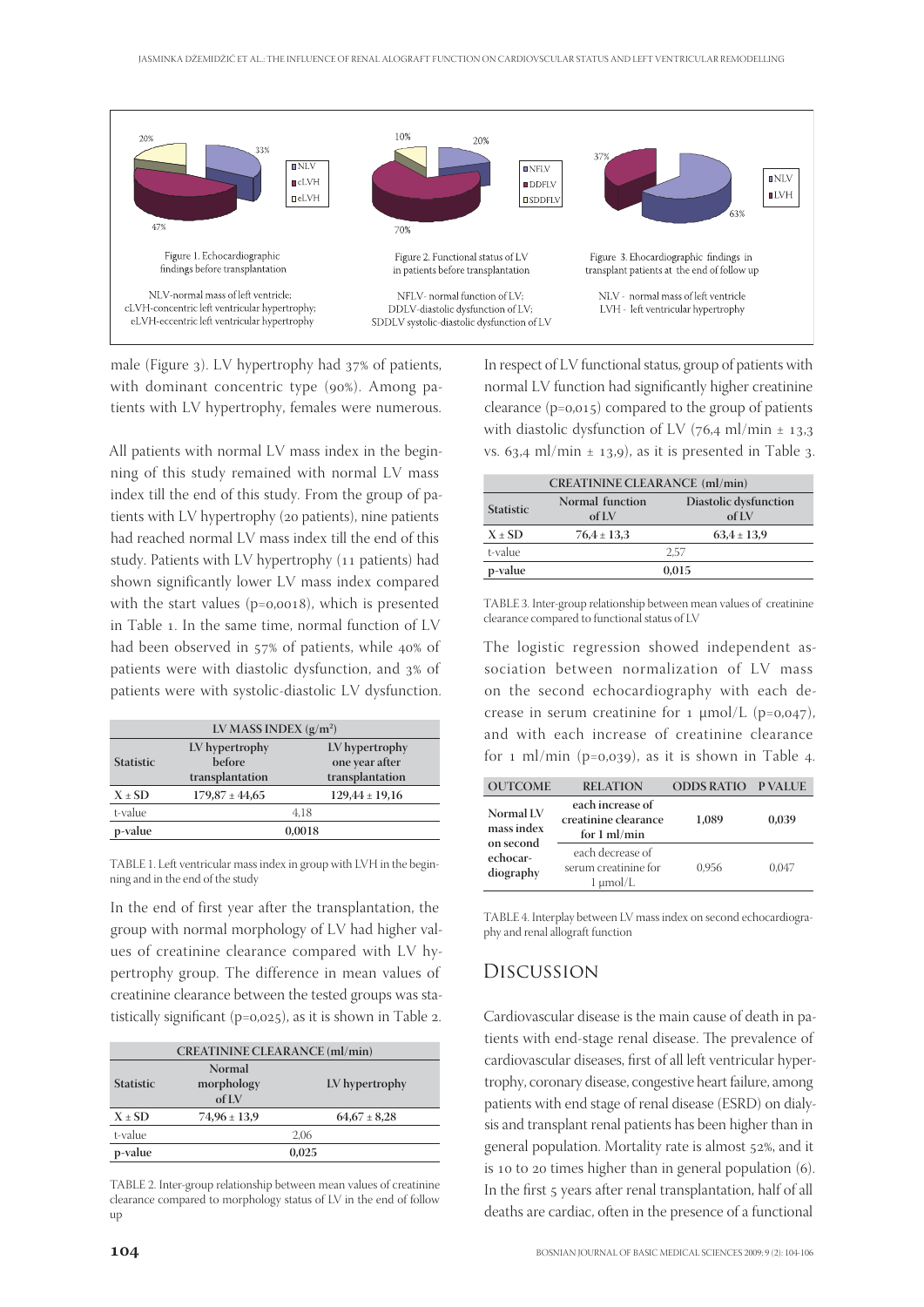graft. Although improved survival of renal transplant recipients compared with patients undergoing dialysis has been shown, cardiovascular mortality remains twice that of the general population  $(7)$ . A number of traditional and non-traditional risk factors in the pretransplant and posttransplant periods contribute to cardiovascular morbidity and mortality in renal transplant patients, like as anaemia, hypertension, dyslipidemia, posttransplant diabetes mellitus and left ventricular hypertrophy. More non-traditional cardiovascular risk factors, such as CRP, homocysteine, advanced glycation end products may also be important. Recently, it has been shown that renal function in the first posttransplant year was good predictor not only graft survival but cardiovascular morbidity and death (8). Presence of left ventricular hypertrophy among dialysis patients, determined by echocardiography, reliable, non-invasive and reproducible method of examination, is from  $60 %$  to 90%, and it is the most important factor for survival of this category of patients  $(q)$ . By analyzed echocardiographic findings among our patients before renal transplantation, left ventricular hypertrophy is the most common alteration  $(67%)$ . Compared with left ventricular functional status, only of patients had normal function, diastolic dysfunction was predominated and had been found in 70% of cases. The left ventricular normal view till the end of first year after transplantation had been observed in 63% of patients compared with  $33\%$  on the start, while  $37\%$  of patients remained with left ventricular hypertrophy ( $67\%$  of patients on the start), with LV mass index significantly lower compared with the start values  $(129,44)$ vs.  $179,87$ , p=0,0018). In the end of this study, the reduction of diastolic dysfunction was significant  $(p=0.015)$ . Hernandez et al. (10) reported that regression of left ventricular hypertrophy partially starts at first year after transplantation, is raised up to maximum value between first two years, persists between third and forth year, while long evolutions of this findings are still unknown. Rigatto et al.  $(11)$  followed up  $473$  kidney transplant patients in first year after transplantation, and showed left ventricular hypertrophy as the independent risk factor for mortality and congestive cardiac insufficiency.

Epidemiological studies show that about 60% of renal transplant patients have glomerular filtration rate lower then 60 ml/min, and about  $15\%$  of patients <  $a_1$  soml/min (12). The renal function is measured by absolute value of serum creatinine and creatinine clearence. Lost renal function is established risk factor for the development of complications and death from cardiovascular disease and infection  $(13)$ . The results of our study show that patients with LV hypertrophy before kidney transplantation had significantly higher creatinine serum values compared to patients with normal LV. Patients with LV hypertrophy at the end of the first post transplant year had significantly lower value of creatinine clearance than patients with normal LV mass index, by which the normalization of LV on follow up echocardiography significantly interplays with decrease in values of creatinine and increase in creatinine clearance rate. These findings are in the accordance with the results of other authors. The numerous variables influence on the allograft survival at the first post transplant year. Ten years long study of Hariharan et al.  $(14)$  which included 100 000 patients with cadaver or living related renal allograft, established significant independent correlation between the degree of renal dysfunction and risks of lost renal allograft function, with estimated relative allograft lost risk of  $1,63$  for every 88,4  $\mu$ mol/L increased level of serum creatinine. Moreso and Grinyp  $(15)$  determined that renal allograft dysfunction is a powerful risk factor for the occurrence of cardiovascular complications.

Correlation between kidney failure and cardiovascular risk factors has important implications for the management of renal transplant recipients. Cardiac remodelling after successful renal transplantation could be based on uremia elimination, and modification of structural and functional characteristics of heart and blood vessels, especially in left ventricular hypertrophy. Good renal allograft function in the first posttransplant year by removed different traditional and non-traditional risk factors for cardiovascular disease confirms the existence of cardio-renal axis and interrelated functions of these two organic systems.